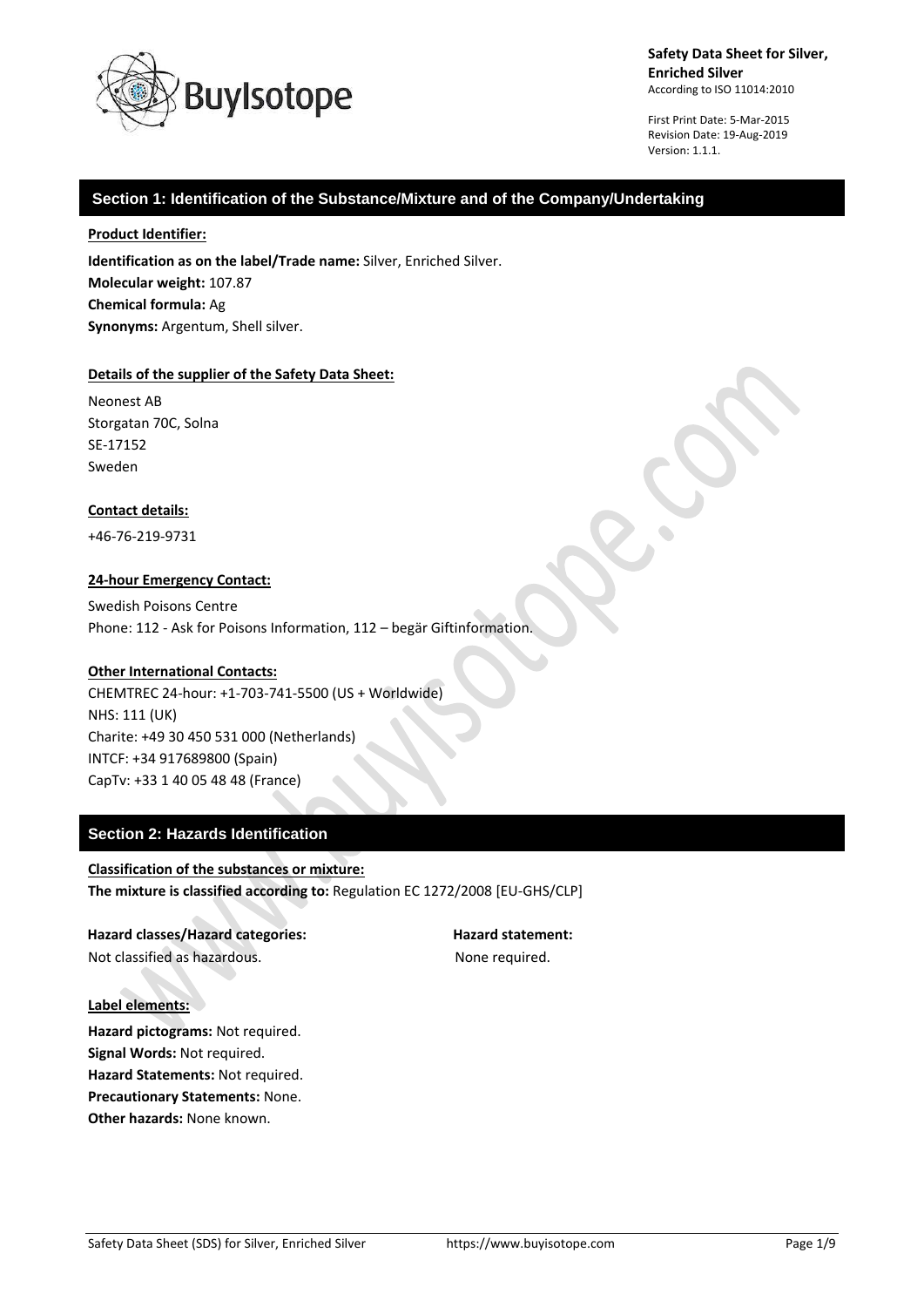

First Print Date: 5-Mar-2015 Revision Date: 19-Aug-2019 Version: 1.1.1.

# **Section 3: Composition/Information on Ingredients**

**Substance/Mixture:** Substance.

**Ingredients:**

| Substance name (IUPAC/EC) | CAS-No.   | <b>Molecular</b> | Concentration | <b>Classification</b> |
|---------------------------|-----------|------------------|---------------|-----------------------|
|                           | EC-No.    | weight           | % by weight   | EC1272/2008           |
| Silver                    | 7440-22-4 | 107.87           | >99%          | Not Classified.       |
|                           | 231-131-3 |                  |               |                       |

For explanation of abbreviations see Section 16.

# **Section 4: First-Aid Measures**

# **Description of first aid measures:**

**In case of inhalation:** If inhaled, remove to fresh air. If breathing becomes difficult, call a physician.

**In case of skin contact:** In case of contact, immediately wash skin with soap and copious amounts of water.

**In case of eye contact:** In case of contact with eyes, flush with copious amounts of water for at least 15 minutes. Assure adequate flushing by separating the eyelids with fingers. Call a physician.

**In case of ingestion:** If swallowed, wash out mouth with water provided person is conscious. Call a physician.

# **Most important symptoms and effects, both acute and delayed:**

**Inhalation:** May be harmful if inhaled; material may be irritating to mucous membranes and upper respiratory tract. **Eyes:** May cause eye irritation.

**Skin contact:** May cause skin irritation.

**Ingestion:** May be harmful if swallowed.

**Indication of any immediate medical attention and special treatment needed:** Treat symptomatically. Show this safety data sheet to a physician or emergency room.

# **Section 5: Fire-Fighting Measures**

**Extinguisher media:**

**Suitable extinguisher media:** Sand or dry powder-type agents specially designed for metal powder fires.

**Unsuitable extinguishing media:** None known.

**Special hazards arising from the mixture:** Emits toxic fumes under fire conditions.

**Advice for fire-fighters:** Wear self-contained breathing apparatus and protective clothing to prevent contact with skin and eyes.

**Further information:** Standard procedure for chemical fires. Use extinguishing measures that are appropriate to local circumstances and the surrounding environment.

# **Section 6: Accidental Release Measures**

**Personal precautions, protective equipment and emergency procedures:**

**Personal precautions:** Exercise appropriate precautions to minimize direct contact with skin or eyes and prevent inhalation of dust.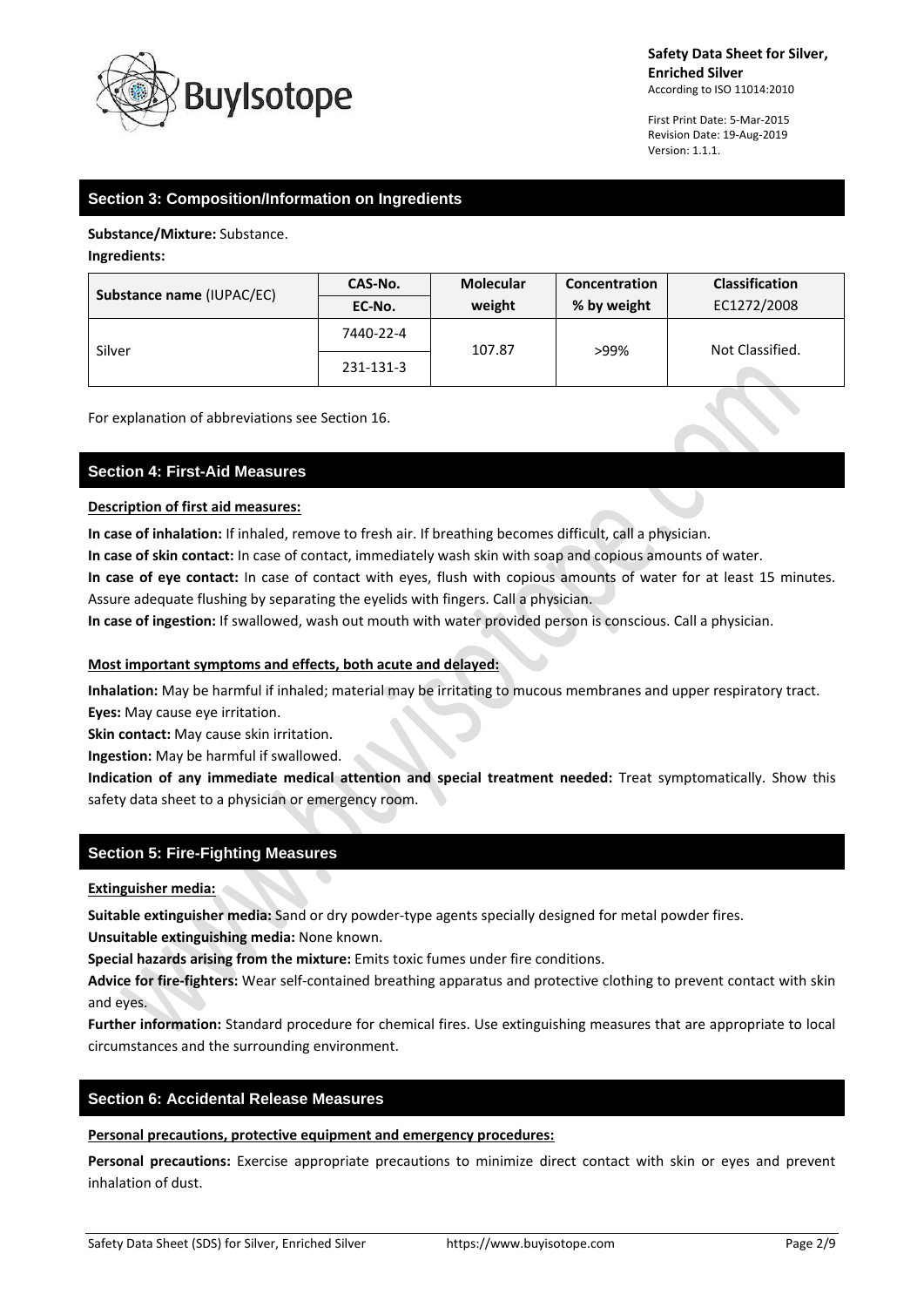

First Print Date: 5-Mar-2015 Revision Date: 19-Aug-2019 Version: 1.1.1.

 $\bullet$ 

**Environmental precautions:** Prevent product from entering drains. Prevent further leakage or spillage if safe to do so. Local authorities should be advised if significant spillages cannot be contained.

# **Methods for containment and cleaning up:**

**Methods for cleaning up:** Sweep up, place in a bag and hold for waste disposal. Avoid raising dust. Ventilate area and wash spill site after material pickup is complete.

# **Reference to other sections:**

Treat recovered material as described in the section "Disposal considerations".

# **Section 7: Handling and Storage**

# **Precautions for safe handling:**

**Advice on safe handling:** Avoid inhalation. Avoid contact with eyes, skin, and clothing. Avoid prolonged or repeated exposure.

**Hygiene measures:** Do not eat, drink or smoke when using this product.

# **Conditions for safe storage, including incompatibilities:**

**Requirements for storage areas and containers:** Keep container closed. Keep away from heat, sparks, and open flame. Store under nitrogen. Air-sensitive.

# **Section 8: Exposure Controls/Personal Protection**

# **Control parameters:**

| <b>Occupational exposure limits:</b> |                   |            |                              |  |  |  |
|--------------------------------------|-------------------|------------|------------------------------|--|--|--|
| Country                              | <b>Source</b>     | Type       | Value                        |  |  |  |
| <b>USA</b>                           | ACGIH             | <b>TWA</b> | $0.1 \text{ mg/m}^3$ (METAL) |  |  |  |
| <b>USA</b>                           | MSHA Standard-air | <b>TWA</b> | $0.01 \,\mathrm{mg/m}^3$     |  |  |  |
| <b>USA</b>                           | OSHA. PEL 8H      | <b>TWA</b> | $0.01 \text{ mg}(AG)/m^3$    |  |  |  |
| New Zealand                          | OEL               |            |                              |  |  |  |
| <b>USA</b>                           | <b>NIOSH</b>      | <b>TWA</b> | $0.01 \,\mathrm{mg/m}^3$     |  |  |  |

# **Exposure controls:**

**Appropriate engineering controls:** Safety shower and eye bath. Mechanical exhaust required.

# **Individual protection measures, such as personal protective equipment:**

**Eye/face protection:** Chemical safety glasses.

**Hand protection:** Use chemical resistant gloves. Examples of preferred glove barrier materials include: Butyl rubber, Neoprene, Nitrile/butadiene rubber, Polyethylene, Ethyl vinyl alcohol laminate, polyvinyl alcohol, Polyvinyl chloride. **Body protection:** Wear protective gear as appropriate.

**Respiratory protection:** Wear dust mask.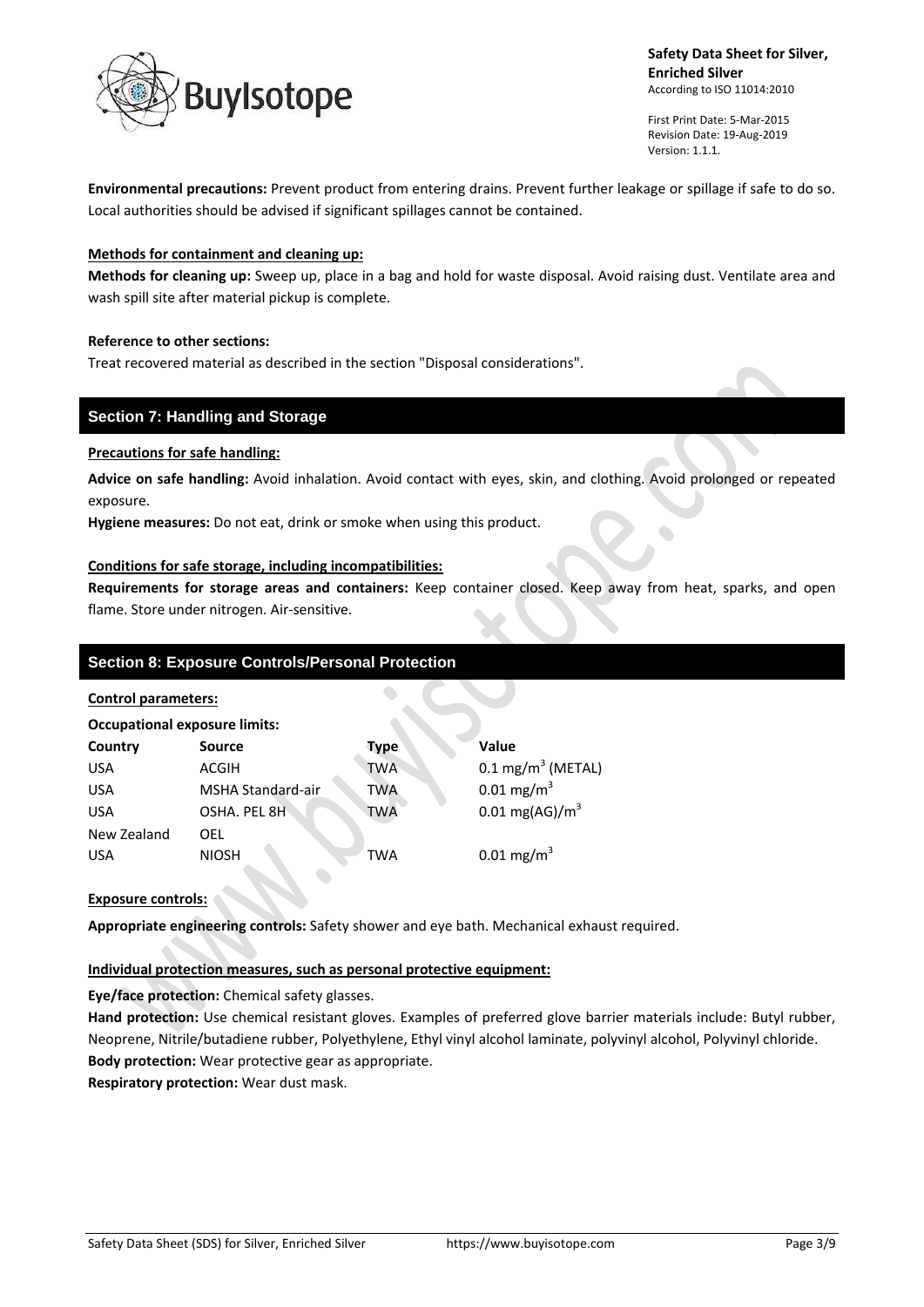

First Print Date: 5-Mar-2015 Revision Date: 19-Aug-2019 Version: 1.1.1.

# **Section 9: Physical and Chemical Properties**

**Information on basic physical and chemical properties**

**Appearance (form):** Solid (powder). **Colour:** Grey. **Odour:** Odourless. **Odour threshold:** No data available. **Molecular Weight:** 107.87 **pH (concentration):** No data available. **Melting point/range (°C):** 962 °C **Boiling point/range (°C):** 2 187 °C **Freezing point (°C):** No data available. **Flash point (°C):** No data available. **Evaporation rate:** No data available. **Flammability (solid, gas):** No data available. **Ignition temperature (°C):** No data available. **Upper/lower flammability/explosive limits:** No data available. **Vapour pressure (20 °C):** No data available. **Vapour density:** No data available. **Relative density (25 °C):** 10.5 **Water solubility (g/L) at 20 °C:** No data available. **n-Octanol/Water partition coefficient**: No data available. **Auto-ignition temperature:** No data available. **Decomposition temperature:** No data available. **Viscosity, dynamic (mPa s):** No data available. **Explosive properties:** The substance or mixture is not classified as explosive.

**Oxidising properties:** The substance or mixture is not classified as oxidizing.

# **Section 10: Stability and Reactivity**

**Reactivity:** No dangerous reaction known under conditions of normal use.

**Chemical stability:** Stable under normal conditions.

**Possibility of hazardous reactions:** No dangerous reaction known under conditions of normal use.

**Conditions to avoid:** Air.

**Incompatible materials:** Oxygen, strong acids, strong bases.

**Hazardous decomposition products:** Silver/silver oxides.

# **Section 11: Toxicological Information**

**Information on toxicological effects:**

**Acute Toxicity:** 

 $LD_{50}$  Oral - Rat - > 5,000 mg/kg

# **Classification according to GHS (1272/2008/EG, CLP)**

**Skin corrosion/irritation:**

Not classified based on available information.

**Serious eye damage/eye irritation:**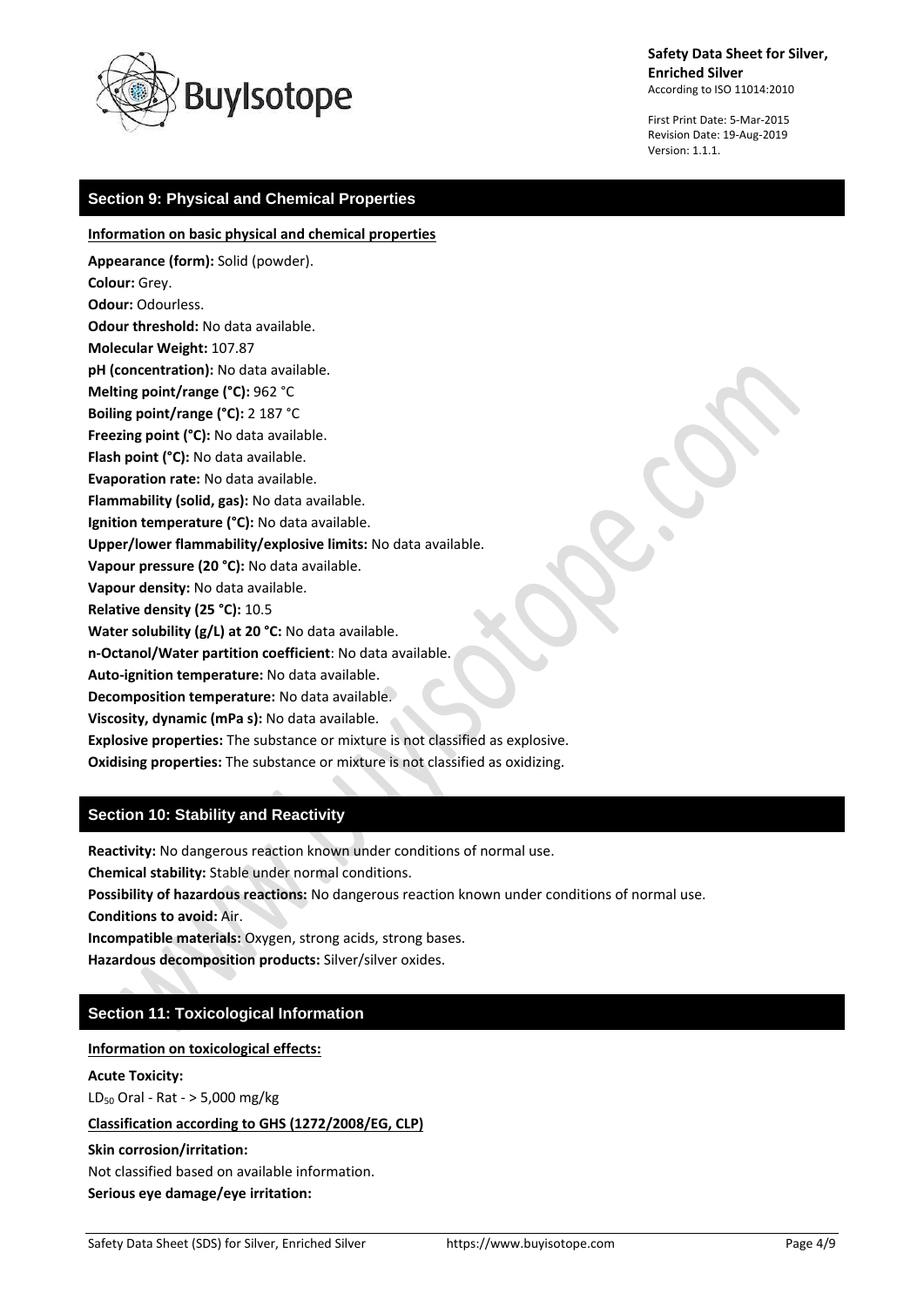

First Print Date: 5-Mar-2015 Revision Date: 19-Aug-2019 Version: 1.1.1.

Not classified based on available information.

### **Respiratory or skin sensitisation:**

Not classified based on available information.

### **Germ cell mutagenicity:**

Not classified based on available information.

### **Carcinogenicity:**

IARC: No component of this product present at levels greater than or equal to 0.1% is identified as a probable, possible or confirmed human carcinogen by IARC.

ACGIH: No component of this product present at levels greater than or equal to 0.1% is identified as a carcinogen or potential carcinogen by ACGIH.

NTP: No component of this product present at levels greater than or equal to 0.1% is identified as a known or anticipated carcinogen by NTP.

OSHA: No component of this product present at levels greater than or equal to 0.1% is identified as a carcinogen or potential carcinogen by OSHA.

#### **Reproductive toxicity:**

Not classified based on available information.

**Specific target organ toxicity – single exposure (STOT):**

Not classified based on available information.

### **Specific target organ toxicity (STOT) – repeated exposure:**

Not classified based on available information.

### **Aspiration toxicity:**

Not classified based on available information.

# **Section 12: Ecological Information**

**Toxicity:** No data available.

**Persistence and degradability:** No data available. **Bioaccumulative potential:** No data available.

**Mobility in soil:** No data available.

**Results of PBT& vPvB assessment:** Not relevant.

**Other adverse effects:** No data available.

# **Section 13: Disposal Considerations**

**Waste treatment methods:** Material in the elemental state should be recovered for reuse or recycling. Observe all local and national environmental regulations.

# **Section 14: Transport Information**

**UN number:** Not regulated as a dangerous good. **UN proper shipping name:** Not regulated as a dangerous good. **Transport hazard class(es):** Not regulated as a dangerous good. **Packing group:** Not regulated as a dangerous good. **Environmental hazards:** Not regulated as a dangerous good. **Special precautions for user:** Not dangerous goods in the meaning of ADR/RID, ADN, IMDG-Code, ICAO/IATA-DGR. **Transport in bulk according to Annex II of Marpol and the IBC Code:** Not applicable.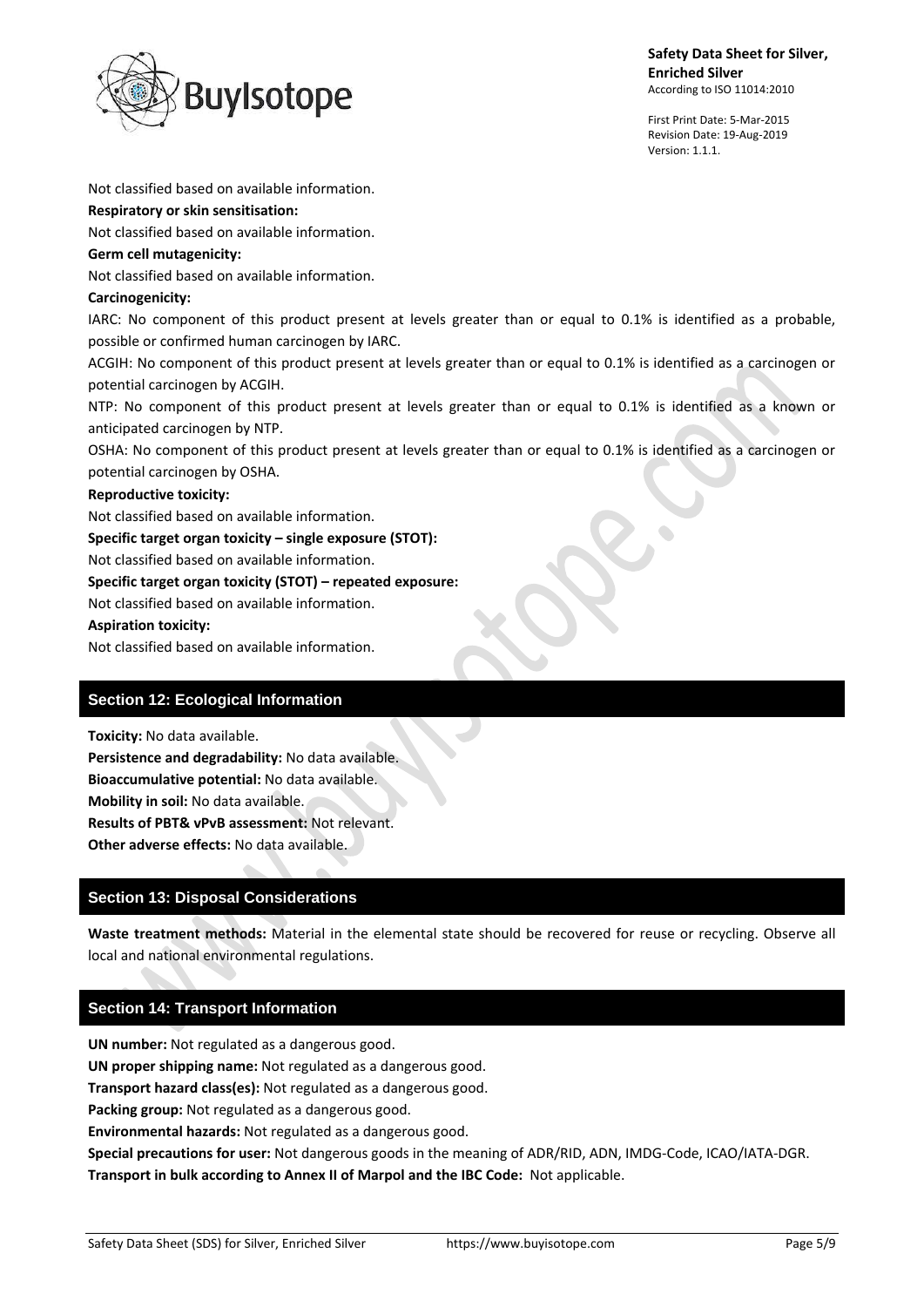

First Print Date: 5-Mar-2015 Revision Date: 19-Aug-2019 Version: 1.1.1.

# **Section 15: Regulatory Information**

**EU regulations:**

**Regulation (EC) No. 1005/2009 on substances that deplete the ozone layer, Annex I and II, as amended** Not listed.

**Regulation (EC) No. 850/2004 on persistent organic pollutants, Annex I**

Not listed.

**Regulation (EU) No. 649/2012 concerning the export and import of dangerous chemicals, Annex I, Part 1 as amended**

Not listed.

**Regulation (EU) No. 649/2012 concerning the export and import of dangerous chemicals, Annex I, Part 2 as amended**

Not listed.

**Regulation (EU) No. 649/2012 concerning the export and import of dangerous chemicals, Annex I, Part 3 as amended**

#### Not listed.

**Regulation (EU) No. 649/2012 concerning the export and import of dangerous chemicals, Annex V as amended** Not listed.

**Regulation (EC) No. 166/2006 Annex II Pollutant Release and Transfer Registry**

Not listed.

**Regulation (EC) No. 1907/2006, REACH Article 59(10) Candidate List as currently published by ECHA** Not listed.

# **Authorisations:**

**Regulation (EC) No. 1907/2006, REACH Annex XIV Substances subject to authorization, as amended** Not listed.

# **Restrictions on use:**

**Regulation (EC) No. 1907/2006 Annex XVII Substances subject to restriction on marketing and use** Not regulated.

**Regulation (EC) No. 1907/2006, REACH Annex XVII Substances subject to restriction on marketing and use as amended**

Not listed.

**Directive 2004/37/EC on the protection of workers from the risks related to exposure to carcinogens and mutagens at work**

Not regulated.

**Directive 92/85/EEC: on the safety and health of pregnant workers and workers who have recently given birth or are breastfeeding.**

Not regulated.

# **Other EU regulations:**

**Directive 2012/18/EU on major accident hazards involving dangerous substances**

Not listed.

**Directive 98/24/EC on the protection of the health and safety of workers from the risks related to chemical agents at work.**

Always applicable.

**Directive 94/33/EC on the protection of young people at work**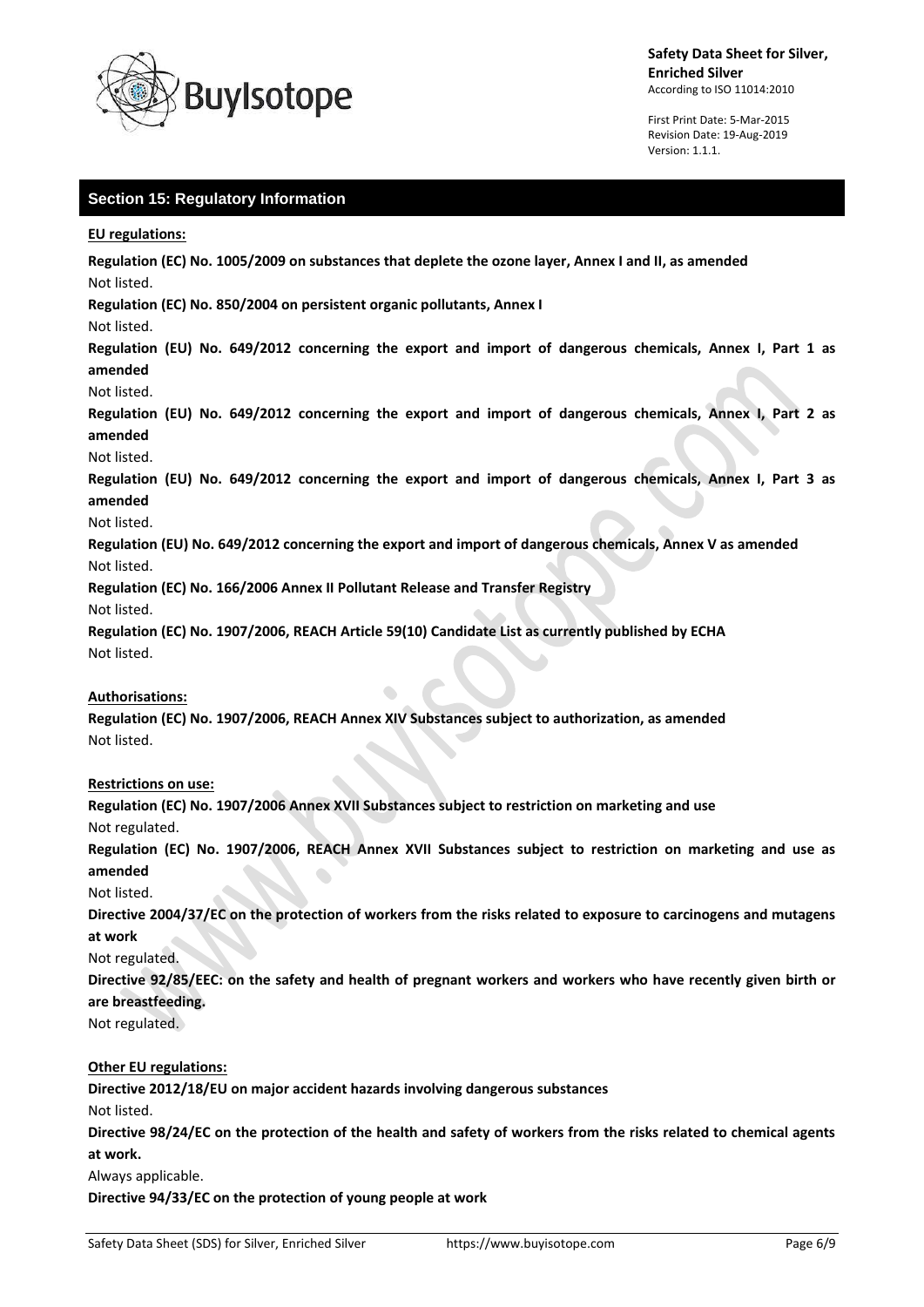

First Print Date: 5-Mar-2015 Revision Date: 19-Aug-2019 Version: 1.1.1.

 $\bullet$ 

Not listed.

**Other regulations:** The product is classified and labelled in accordance with EC directives or respective national laws. This Safety Data Sheet complies with the requirements of Regulation (EC) No 1907/2006, as amended. **OSHA Hazards:** No known OSHA hazards.

**SARA 302 Components:** No chemicals in this material are subject to the reporting requirements of SARA Title III, Section 302.

**SARA 313 Components**: The following components are subject to reporting levels established by SARA Title III, Section 313: Silver / CAS No. 7440-22-4 / Revision Date 1993-04-24.

**SARA 311/312 Hazards:** No SARA 311/312 hazards.

**Massachusetts Right to Know Components:** Silver / CAS No. 7440-22-4 / Revision Date 1993-04-24

**Pennsylvania Right to Know Components:** Silver / CAS No. 7440-22-4 / Revision Date 1993-04-24

**New Jersey Right to Know Components:** Silver / CAS No. 7440-22-4 / Revision Date 1993-04-24

**California Prop. 65 Components:** This product does not contain any chemicals known to the State of California to cause cancer, birth defects, or any other reproductive harm.

**National regulations:** Follow national regulation for work with chemical agents.

**Chemical safety assessment:** No Chemical Safety Assessment has been carried out.

# **Section 16: Other Information**

# **List of abbreviations:**

ACGIH American Conference of Governmental Industrial Hygienists

- ADR European Agreement Concerning the International Carriage of Dangerous Goods by Road
- ALARA As Low As Is Reasonably Achievable
- AMU Atomic Mass Unit
- ANSI American National Standards Institute
- BLS Basic Life Support
- CAM Continuous Air Monitor

CAS Chemical Abstracts Service (division of the American Chemical Society)

CEN European Committee for Standardization

CERCLA Comprehensive Environmental Response Compensation and Liability Act

CLP Classification, Labelling and Packaging (European Union)

CPR Controlled Products Regulations (Canada)

CWA Clean Water Act (USA)

DAC Derived Air Concentration (USA)

DOE United States Department of Energy (USA)

DOT United States Department of Transportation (USA)

- DSL Domestic Substances List (Canada)
- EC50 Half Maximal Effective Concentration

EINECS European Inventory of Existing Commercial Chemical Substances

EHS Environmentally Hazardous Substance

ELINCS European List of Notified Chemical Substances

EMS Emergency Response Procedures for Ships Carrying Dangerous Goods

EPA Environmental Protection Agency (USA)

EPCRA Emergency Planning and Community Right-To-Know Act (EPCRA) of 1986

GHS Globally Harmonized System

HMIS Hazardous Materials Identification System (USA)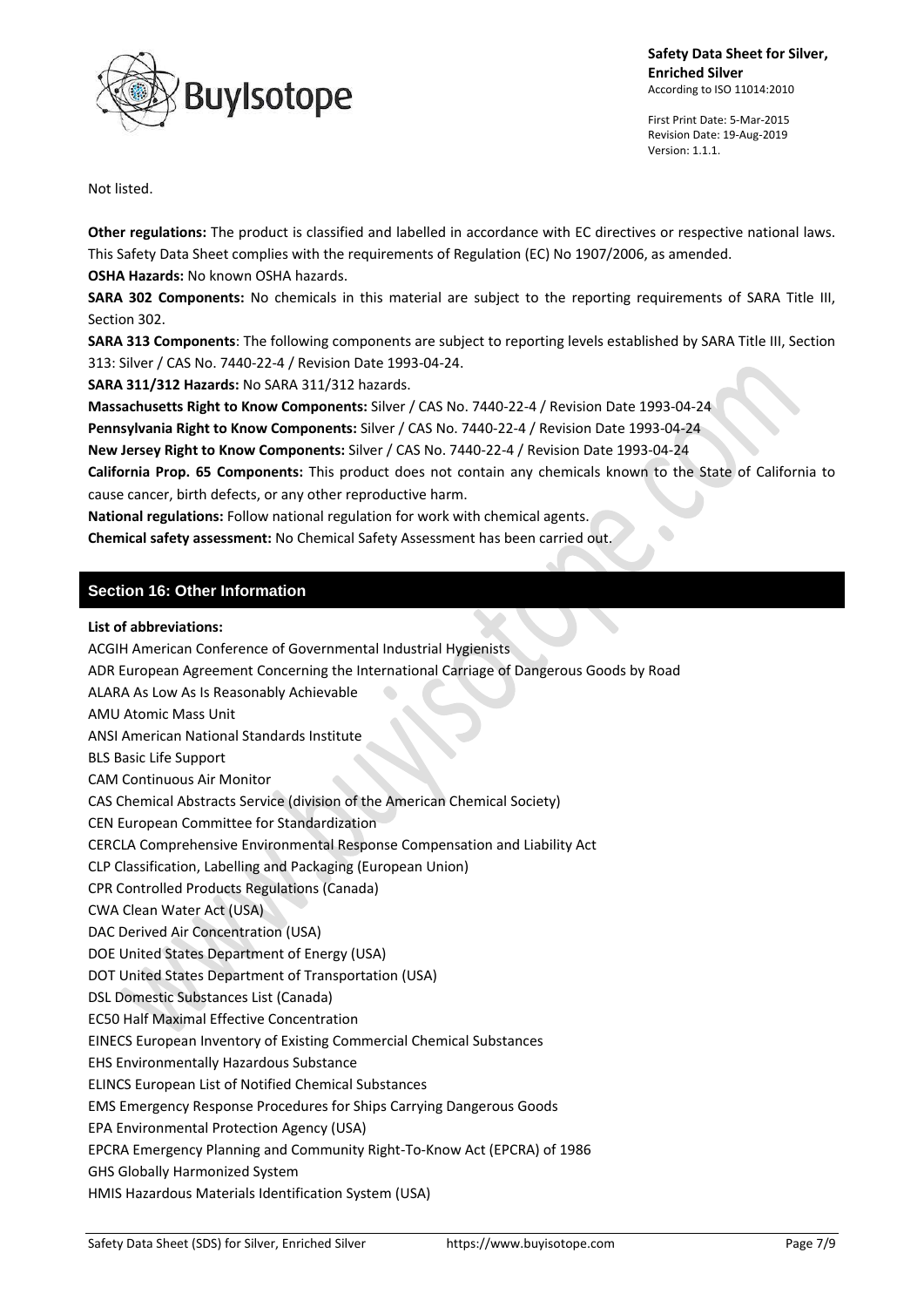

First Print Date: 5-Mar-2015 Revision Date: 19-Aug-2019 Version: 1.1.1.

IARC International Agency for Research on Cancer IATA International Air Transport Association IBC Intermediate Bulk Containers ICAO International Civil Aviation Organization IDLH Immediately Dangerous to Life or Health IMDG International Maritime Code for Dangerous Goods LC50 Lethal concentration, 50 percent LD50 Lethal dose, 50 percent LDLO Lethal Dose Low LOEC Lowest-Observed-Effective Concentration MARPOL International Convention for the Prevention of Pollution from Ships MSHA Mine Safety and Health Administration (USA) NCRP National Council on Radiation Protection & Measurements (USA) NDSL Non-Domestic Substances List (Canada) NFPA National Fire Protection Association (USA) NIOSH National Institute for Occupational Safety and Health (USA) NOEC No Observed Effect Concentration N.O.S. Not Otherwise Specified NRC Nuclear Regulatory Commission (USA) NTP National Toxicology Program (USA) OSHA Occupational Safety and Health Administration (USA) PBT Persistent Bioaccumulative and Toxic Chemical PEL Permissible Exposure Limit PIH Poisonous by Inhalation Hazard RCRA Resource Conservation and Recovery Act (USA) RCT Radiation Control Technician REACH Registration, Evaluation, Authorisation and Restriction of Chemicals (Europe) RID Regulations Concerning the International Transport of Dangerous Goods by Rail RTECS Registry of Toxic Effects of Chemical Substances SARA Superfund Amendments and Reauthorization Act (USA) TDG Transportation of Dangerous Goods (Canada) TIH Toxic by Inhalation Hazard  $\hat{\phantom{a}}$ TLV Threshold Limit Value TPQ Threshold Planning Quantity TSCA Toxic Substances Control Act TWA Time Weighted Average UN United Nations (Number) VOC Volatile Organic Compound vPvB Very Persistent Very Bioaccumulative Chemical WGK Wassergefährdungsklassen (Germany: Water Hazard Classes) WHMIS Workplace Hazardous Materials Information System **References:** Not available. **Full text of any H-statements not written out in full under Sections 2 to 15:** None. **Revision information:** None.